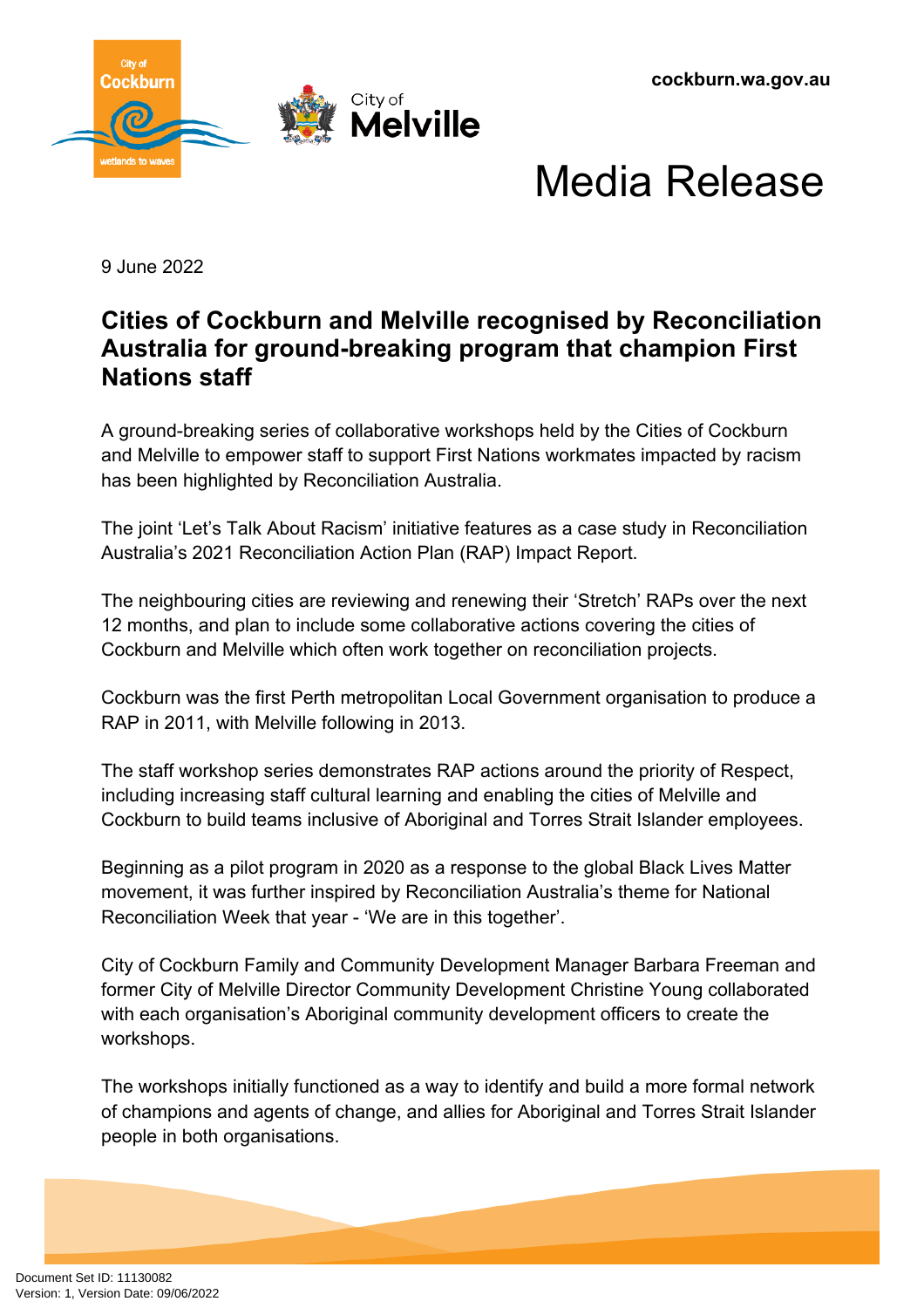

## Media Release

Ms Freeman said it enabled participating staff to influence other non-Aboriginal staff with their increased awareness and understanding of racism and create cultural competency and safety within the organisations.

"We've had a strong focus on truth telling as a means of raising people's understanding of the true history of white colonisation in Australia and the impact on First Nations peoples," Ms Freeman said.

"First Nations staff are very central to these workshops, and we usually have a panel at each workshop where they may share their experiences of racism, or what they would want from us as allies.

"We have also had non-Aboriginal staff do some truth-telling about their own family history in Australia from colonisation onwards, as a means of understanding what has taken place in each of our families.

"We have an approach of 'no blame' but at the same time an acknowledgement of all non-Aboriginal people having been influenced by unconscious bias and racism.

"We are now taking responsibility for looking at our part in this and how we can bring it to our 'conscious mind' and facilitate personal change."

Ms Young, who will continue to assist the City of Melville on a part-time basis as an Executive Project Officer, said the program initially targeted staff who were already acting as positive allies for First Nations people.

"It now involves Executive staff with Melville and Cockburn's CEO attending the recent series," Ms Young said.

"This creates influence and awareness from the top down for a strong broad effect across the organisation.

"We are proud to share that to date, approximately 75 staff across the two local governments have been involved in the workshops. A separate workshop was also held for the WA Local Government Association (WALGA).

"We are currently planning the next series for delivery in June/July this year. This will